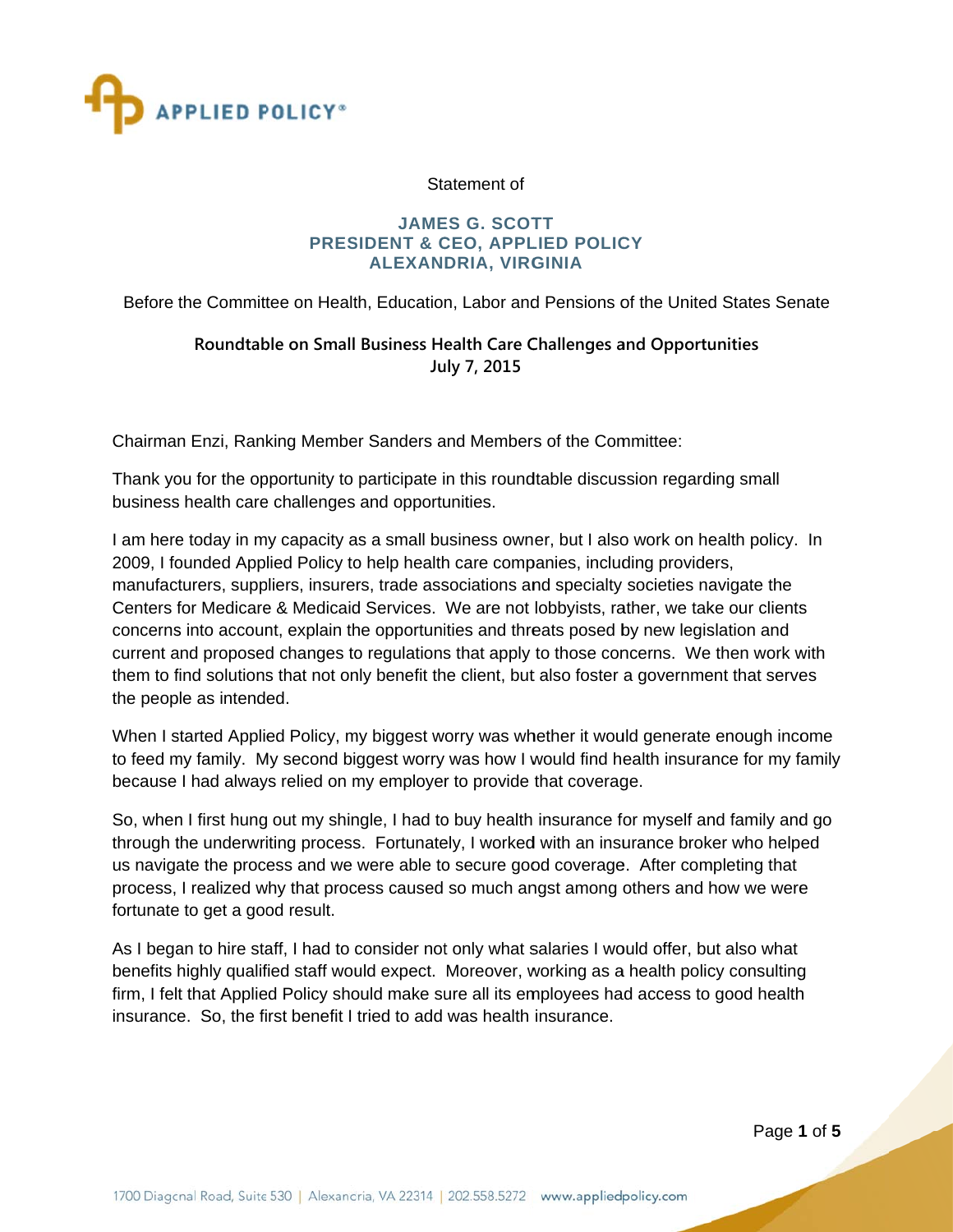The first person I hired was in 2010 and the Affordable Care Act had just passed and allowed all individuals under age 26 to remain on their parents' health insurance plan. The first person I hired was under age 26 and chose to stay on her parents' insurance. The implications of this were that I did not yet meet the "group" criteria and had to maintain my individual insurance at underwritten rates until I hired an employee willing to sign up for a group health insurance policy

Then, I hired my second employee. Our insurance broker helped me compare a number of options and select three plan options: an HMO; a point-of-service (POS) plan; and a PPO. Applied Policy decided to pay a larger subsidy than the law required so its employees could Then, I hired my second employee. Our insurance broker helped me compare a number of<br>options and select three plan options: an HMO; a point-of-service (POS) plan; and a PPO.<br>Applied Policy decided to pay a larger subsidy t HMO and allowed the employee to elect to have additional funds withheld from their paycheck to upgrade to the POS or PPO options. We also provided optional vision and dental insurance.

As we added more staff, Applied Policy continued its policy to provide its employees with access to a \$0 plan. By 2014, there were seven of us, with five electing one of our plans and the other two choosing to remain on other health care insurance through their spouse or parents.

That year, Applied Policy received two checks from our carrier because of the Medical Loss Ratio calculation. One was for 36 cents and the other was for 12 cents. Stern instructions accompanied the checks stating the law required Applied Policy to share the funds with our employees. Therefore, I gave each of the plan enrollees a dime.

In July 2014, when it came time for us to renew our plans for 2015, I told our broker that we would like to keep the same plans as we currently had. She informed us that the plans had been recently designated as "Platinum Plans" and the insurance premiums increased by 40 percent. The HMO option that we had based our subsidy calculation on increased by 48 percent. The year before, we had also seen double-digit increases in our rates. iss<br>ir<br>ded0<br>nium

percent. The year before, we had also seen double-digit increases in our rates.<br>Our desire to give a premium subsidy to each plan enrollee sufficient to enroll in a \$0 premi plan was affected by the new age-rating requirements. So, instead of being able to have an office-wide meeting, explain the health insurance options, show the 2015 rates and Applied plan was affected by the new age-rating requirements. So, instead of being able to have an<br>office-wide meeting, explain the health insurance options, show the 2015 rates and Applied<br>Policy's contribution toward them, our is because the cost of the plans varies widely between young and older subscribers, and results in a greater premium subsidy the older the employee is. We do not discuss the ages of our staff at work and I believe compensation should be tied to the work the employee does, not how old they are. However, the age-rating system forced us to tie compensation to age, at least for our health insurance benefits.

We realigned our plan options, taking advantage of some of the new wellness options, and continue to provide employees with access to a \$0 premium plan, but I have changed my family vision and dental coverage to coverage just for my wife and I, since pediatric vision and dental

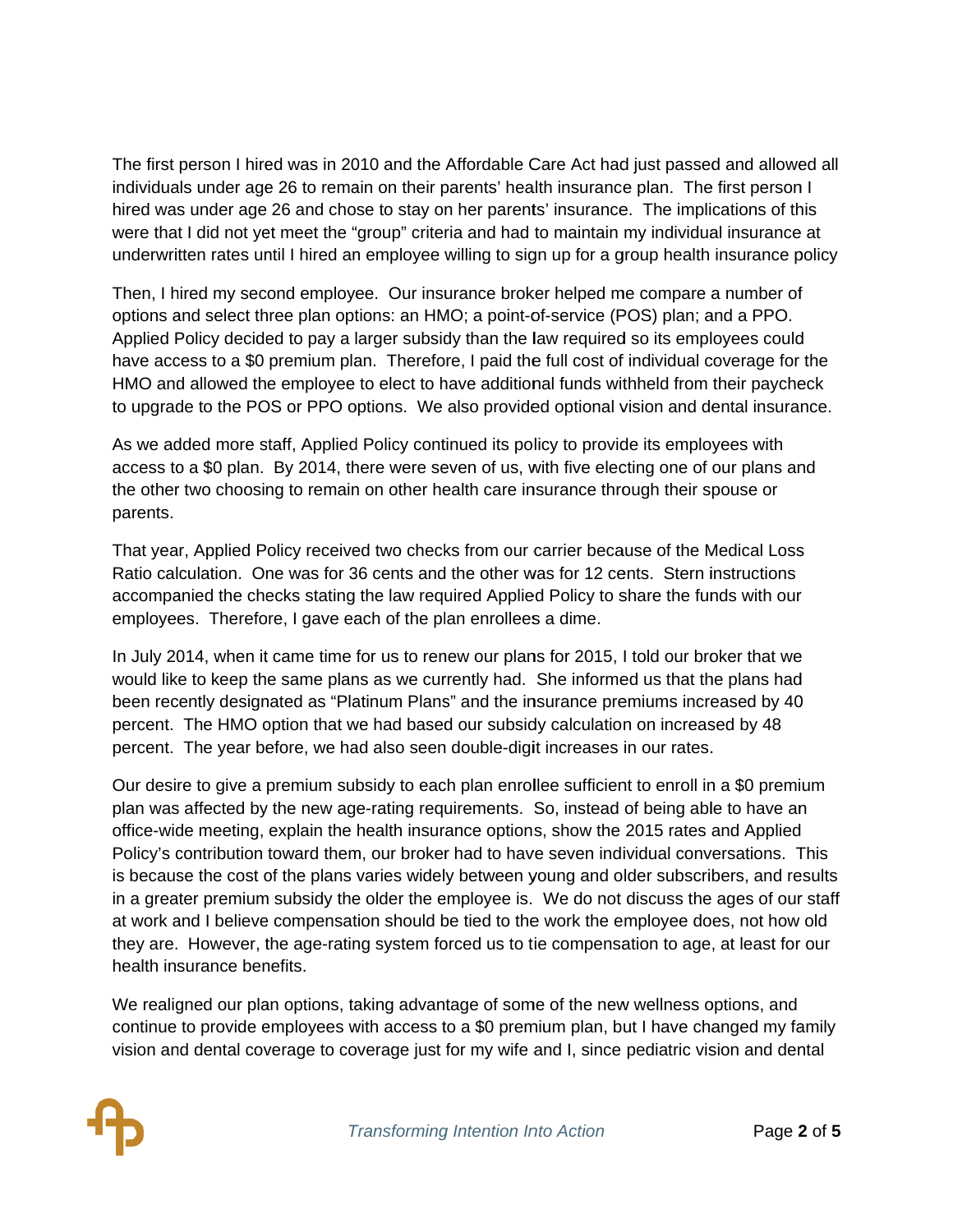coverage is now included in our health insurance plan. I have not been able to determine whether the 40 percent increase was the result of additional benefits being required by law, the new rating rules, an opportunistic rate hike by the insurer, or a combination of all three.

With that as background, I would like to answer the questions you provided to me before this roundtable:

## What is the current status of the health insurance market for small businesses, specifically plan options and costs in the small group market?

The current status is uncertain. Small employers are receiving mixed messages regarding what a "good" employer should do. Am I expected to continue to make employer-sponsored coverage available to its employees, should I use the SHOP exchange to make coverage available to their employees, individuals should obtain their own coverage through the individual Exchanges, or should I be able to do whatever I feel is best for my business?

In addition, the changes in rates are unpredictable from year-to-year, and one major aspect of running a business is to have recurring expenses like health insurance premiums be predictable.

I get the feeling that the rules are being developed with the assumption that small businesses do not want to provide health insurance benefits to their employees or are aiming toward the minimum requirements.

# What tools and options are available and useful for small employers to offer some assistance to their employees?

Our insurance broker has been an invaluable resource. In addition to helping us renew our plans and analyze options that offer us a robust provider network, a good benefit package and the best value in terms of premiums and cost-sharing, she helps us identify and comply with legal requirements like the section 125 plan, helps us on-board new employees, and answers questions about providers, benefits and cost-sharing for my employees.

## What has worked, what hasn't worked and what policy recommendations do you have for the Committee?

I encourage the Committee to recognize in its policymaking that small businesses are all different. Some want to provide health insurance to their employees that exceeds federal standards and others will take a different approach.

My employees want access to providers, a good benefit package and fair premiums and cost sharing. As an employer, I want to provide that to them. More could be done to help employers

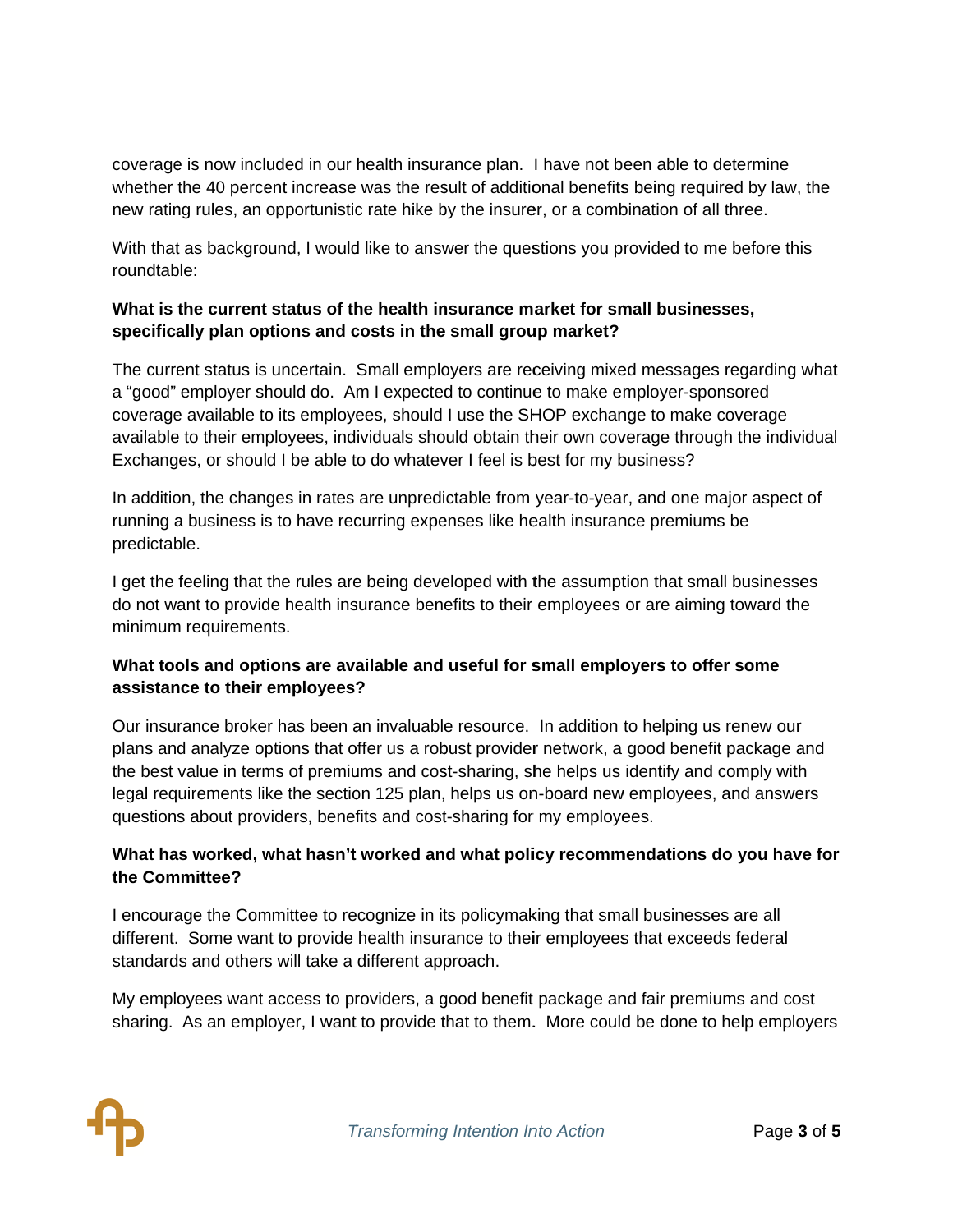and employees compare the total costs of coverage rather than choose the lowest premium plan and be surprised by the high out-of-pocket expenses when they visit the doctor.

Please keep in mind that our employees want stable and predictable coverage so they can keep their doctor from year-to-year, become comfortable with benefits and the cost-sharing obligations, and have confidence that if they have to go to the hospital, their insurance coverage will help pay the costs. I want my employees to have that kind of coverage so that they can focus on work, get healthcare services when they need to, and not worry about their health insurance coverage.

Thank you again for the opportunity to participate in this roundtable. I would be happy to answer your questions.